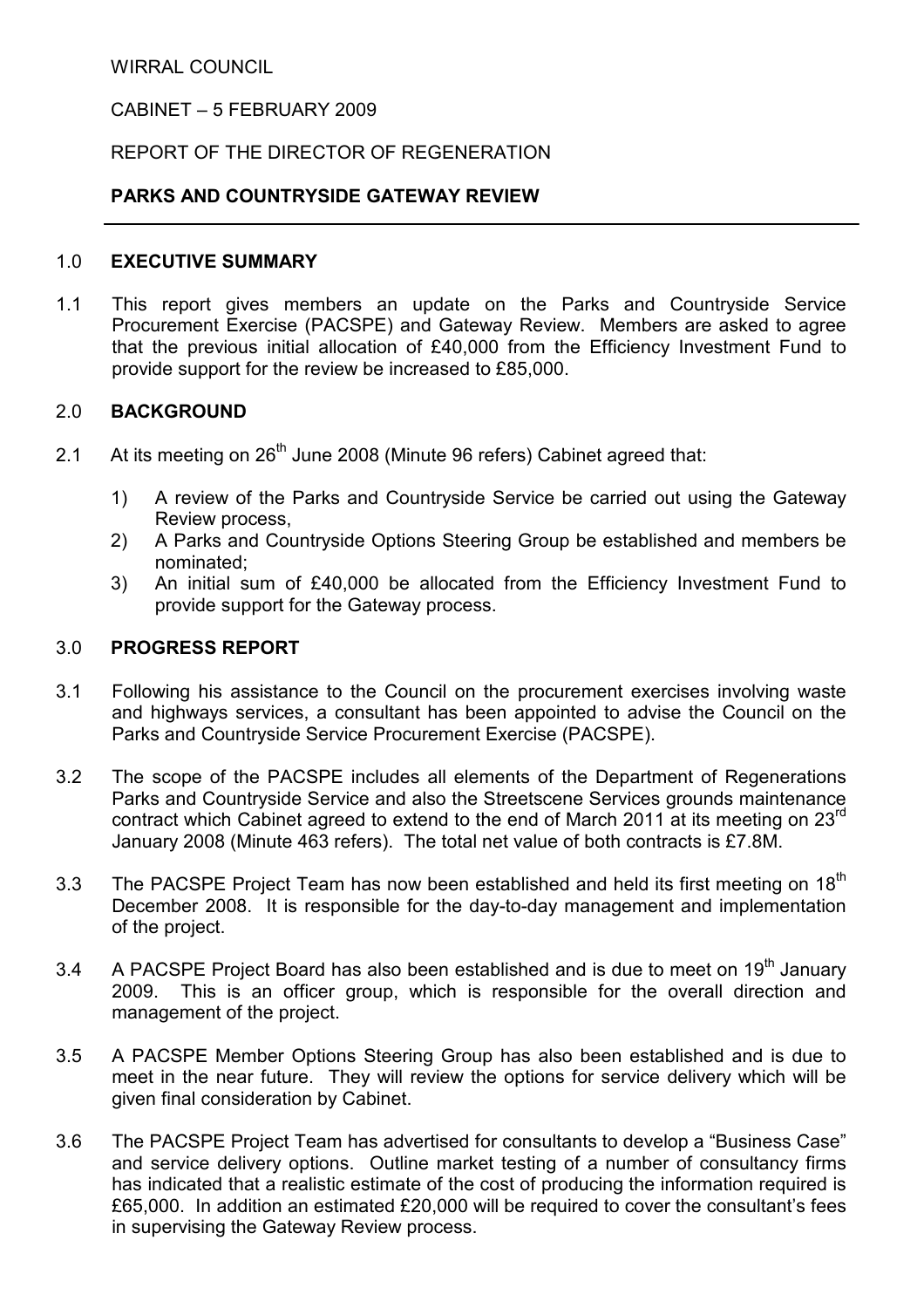- 3.7 Members are therefore asked to agree that the allocation from the Efficiency Investment Fund to provide support for the review be increased to £85,000.
- 3.8 The Office of Government Commerce (OGC) is changing their charging policy for Gateway reviews which will result in additional costs. This will be the subject of a separate report.

### 4.0 FINANCIAL IMPLICATIONS

- 4.1 The cost of engaging consultants to support the Gateway Review process is likely to be in the region of £20,000. The cost of engaging consultants to produce the Business Case and service delivery options is likely to be £65,000.
- 4.2 Members are therefore requested to increase the initial allocation for consultancy fees to £85,000 to be paid in 2008/2009 and 2009/2010.

## 5.0 STAFFING IMPLICATIONS

5.1 Support will be required for the review from existing staff within the Department of Regeneration, Technical Services, Finance, Law, Human Resources and Asset Management and Corporate Services.

## 6.0 EQUAL OPPORTUNITIES IMPLICATIONS

6.1 There are none arising from this report.

# 7.0 COMMUNITY SAFETY IMPLICATIONS

- 7.1 There are none arising from this report.
- 8.0 LOCAL AGENDA 21 IMPLICATIONS
- 8.1 There are none arising from this report.

#### 9.0 PLANNING IMPLICATIONS

9.1 There are none arising from this report.

#### 10.0 ANTI-POVERTY IMPLICATIONS

- 10.1 There are none arising from this report.
- 11.0 SOCIAL INCLUSION IMPLICATIONS
- 11.1 There are none arising from this report.

# 12.0 LOCAL MEMBER SUPPORT IMPLICATIONS

12.1 There are none arising from this report.